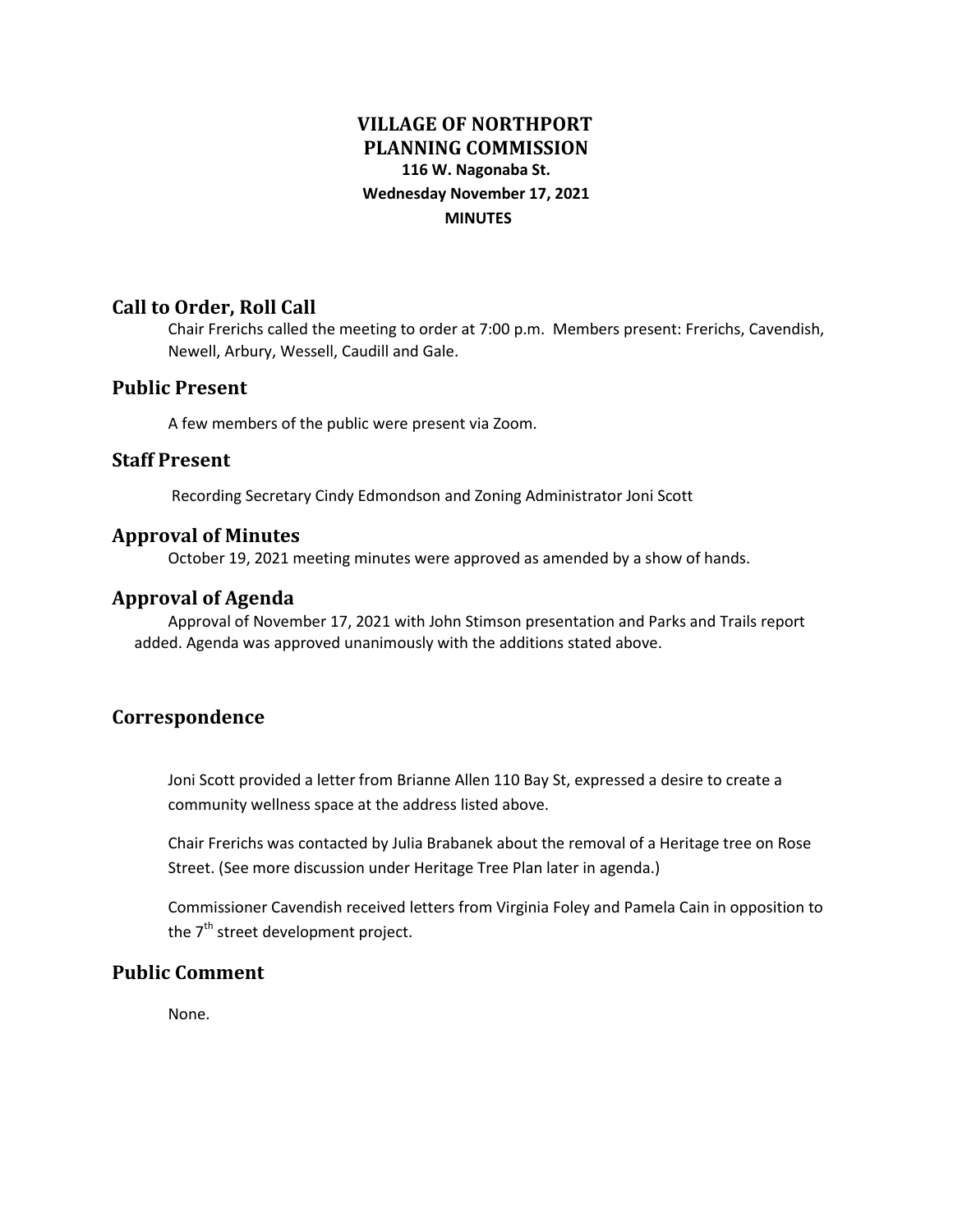## **Homestretch housing presentation by Jon Stimson**

Jon Stimson from Homestretch housing gave a presentation on his work in Leelanau County and surrounding areas with the affordable housing construction process. (You may view his presentation in PC link or view information in packet at *villageofnorthport.net)*

## **Heritage Tree Plan**

Chair Frerichs discussed the possibility of creating a Heritage Tree Plan in the Village to help protect and educate people about trees that are of heritage status. The commission wanted to pursue the plan and will look at guidelines at <http://phytosphere.com/treeord/contents.htm> to determine how they wish to proceed. This will be discussed further at a future meeting yet to be determined.

## **Capital Improvement Plan (CIP) Projects**

ZA Joni Scott presented a suggestion for rating future projects based on specific criteria. (The forms are included in the packet @villageofnorthport.net) The commissioners each took a project and will report back to the commission with their findings so projects can be rated and the commissioners will have information to move forward on the highest priority projects.

\*\*8:55PM Commissioner Newell moved, seconded by Commissioner Gale to extend the meeting

Project assignments are as follows:

| <b>Public Restrooms/Daniel</b>              |
|---------------------------------------------|
| Playground Equipment/ Laura                 |
| Pedestrian Bridge Across NP Creek/ Bob      |
| <b>Trails / Kathy Wessell</b>               |
| Sidewalks/ Kathy Frerichs                   |
| <b>Solar Panels on Village Office/ Jane</b> |
| Senior citizen fitness stations/Nicole      |
| Community Garden/ Laura                     |
| <b>Bike Lanes/Laura</b>                     |

## **Approve Proposal from Wade Trim**

Commissioner Gale **moved, supported by** Commissioner Cavendish to ask the council to approve tasks 1 & 2 of the proposal for the fiscal year with the understanding we'll be moving through tasks 3-6 when funds become available.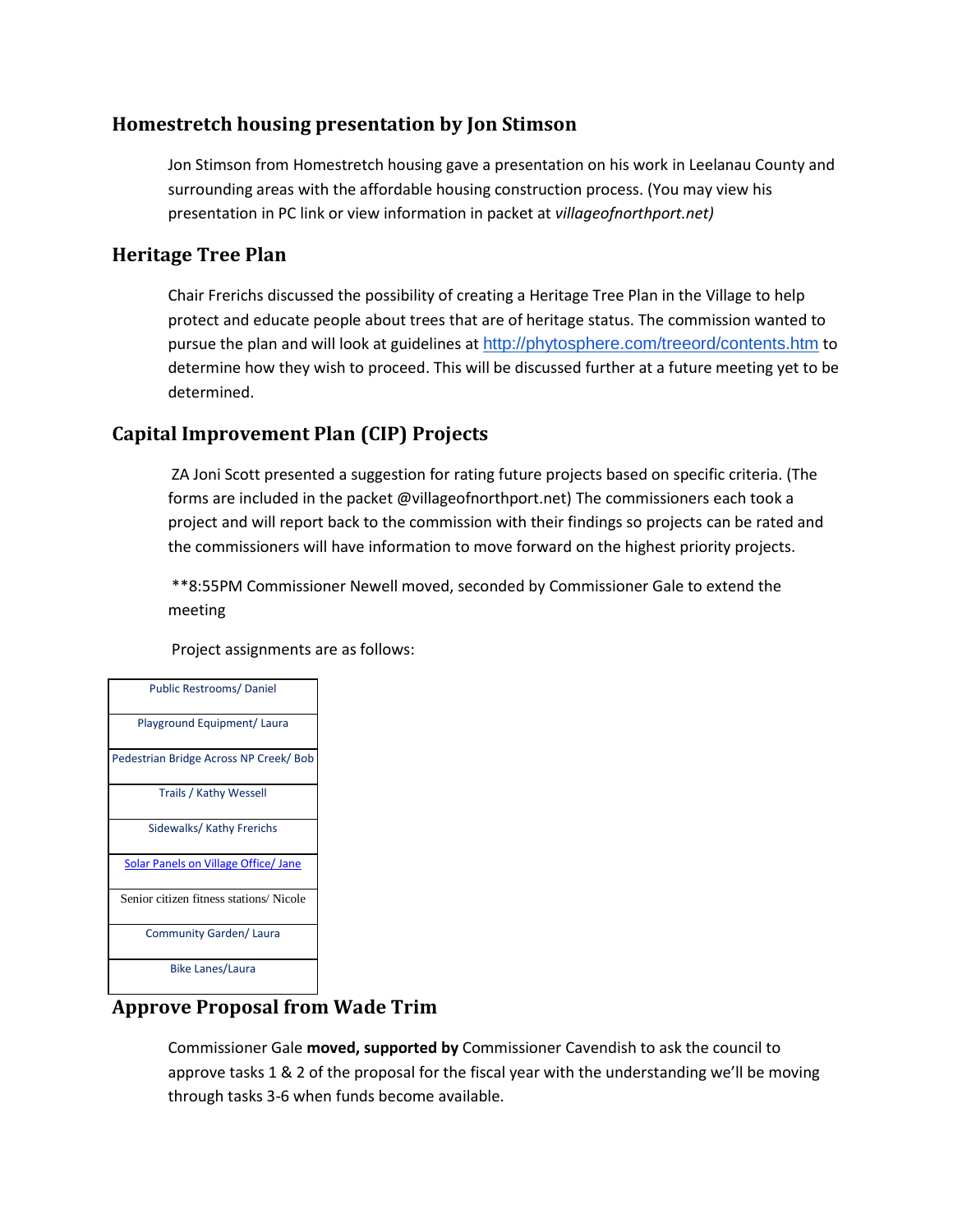Discussion followed with Commissioner Arbury feeling that clarification should be added to the motion.

Commissioner Gale **moved**, **supported** by Commissioner Wessell to ask the council to approve tasks 1 & 2 of the proposal for this fiscal year with the understanding we'll be moving through tasks 3-6 when funds become available and with the recommendation of the Planning Commission.

**Roll call vote Yeas (7) nays (0) motion passed.** 

## **Zoning Administrator Report**

Zoning Administrator Joni Scott provided a report. (See full report at *villageofnorthport.net*)\*

Commissioner Arbury asked about the area off Fleece road that was marked Conservation. ZA Scott said there was a narrow swathe marked Conservation in the area that used to be the railroad and the entire area was changed from R-2 to conservation in error. The area has been corrected to R-2 on the most recent Zoning Map.

## **Infrastructure Committee Report**

Chair Frerichs provided her report. (See full report at *villageofnorthport.net*) No questions.

## **Trustee Report November**

Commissioner Gale provided her report. (See full report at *villageofnorthport.net*) No questions.

# **Parks & Rec Plan Update**

Chair Frerichs gave an update on the meeting with Chris McCann. Most current goals on the rec plan will continue with the addition of improvements of trails and expansion of multi-use possibilities at the golf course in the off season.

## **Public Comment**

No public present.

## **Commissioner Comments**

Commissioner Cavendish asked to have an email on Public Parking in the Village distributed before next meeting.